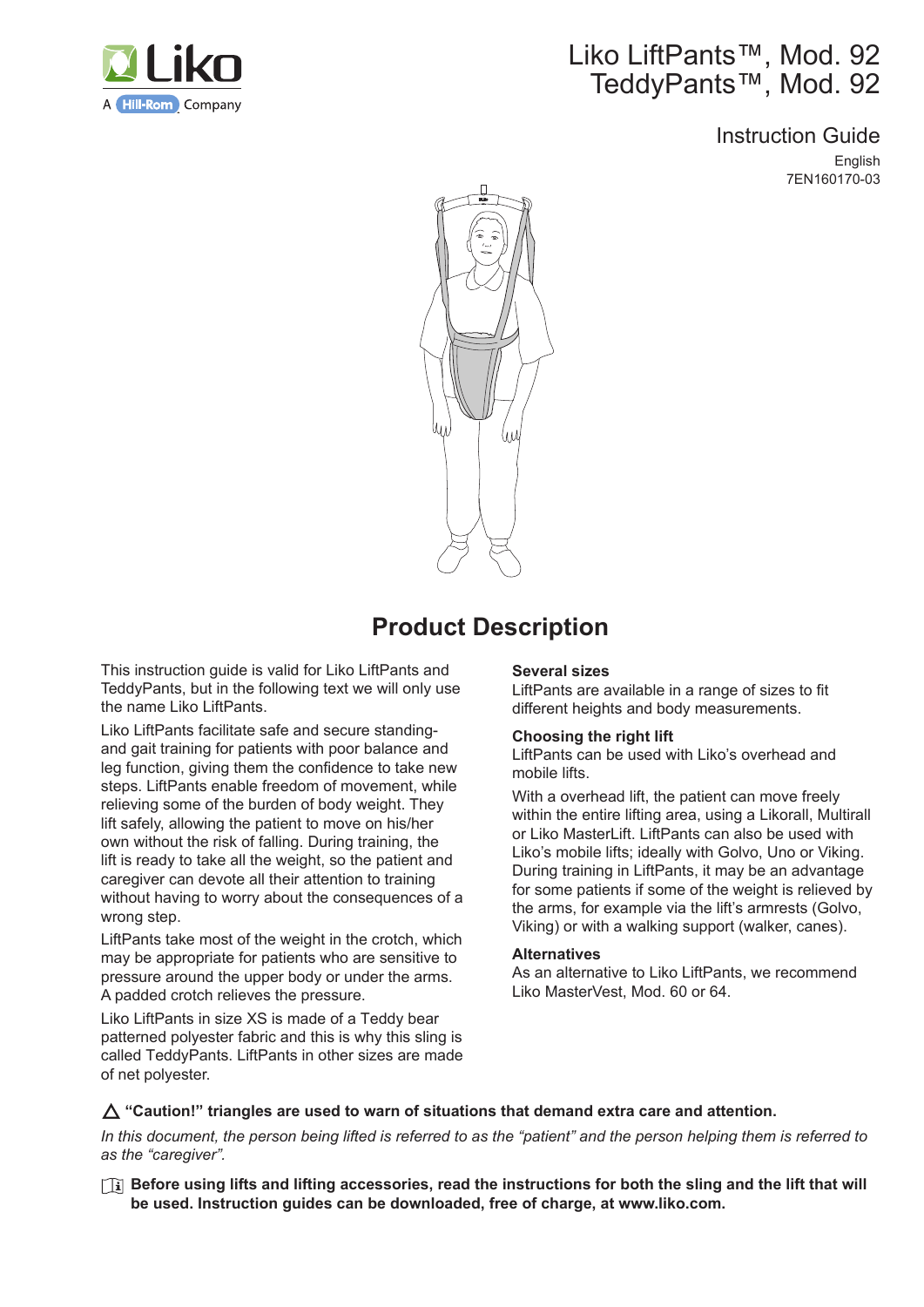

# **Liko Lift Pants**

- 1. Front suspension strap
- 2. Loop strap (size XS, S, M and L)
- 3. Front section
- 4. Rear section
- 5. Rear suspension strap
- 6. Loop strap (only for size XL)
- 7. Size marking
- 8. Serial number
- 9. Product label
- 10. Label: Periodic Inspection
- 11. Label: Individual marking (Belongs to)

 *Protected by Patent*

NOTE! In size XL, the loop straps are placed on the rear section, not on the front section.

### $\Delta$  Before lifting, remember the following!

- The need for one or more caregivers must be determined from case to case.
- Plan the lift carefully to ensure that it is performed as safely and conveniently as possible.
- Before lifting, check that the lifting accessory hangs vertically and can move freely.
- Although Liko's sling bars are equipped with latches, particular care must be taken. Before the patient is lifted from the underlying surface, but after the straps have been fully extended, make sure the straps are properly hooked to the sling bar.
- Never lift a patient higher above the underlying surface than what his/her condition and capabilities permit.
- Never leave a patient unattended during a lifting situation.
- Make sure the wheels on the wheelchair, bed, gurney, etc. are locked during the lifting/transfer operation.
- Always work ergonomically.



The starting position for using LiftPants is the sitting position. The patient leans to one side to enable the caregiver to position LiftPants directly under the seat. Place LiftPants as far as possible under the patient, with the marking label facedown and towards the back of the seat.



Pull the front section of LiftPants up between the legs, so that the straps are accessible from the front. Pass the rear suspension straps through the appropriate loops on the loop straps (see page 3).



Hook the rear and front suspension straps to the sling bar. The outermost loops are the most commonly used.



**Before the patient is raised from the sitting position:**  Ensure that the patient's feet are placed firmly on the floor and back as close to their center of gravity as possible, so that they may bear weight during the raising procedure. Raise the lift slightly, so that tension is applied to the straps without the patient's seat rising from the underlying surface, while ensuring that strap tension on the upper body is as comfortable as possible for the patient.



**During lifting:** Pull the lift forward in the direction of the raising motion to enable correct and optimal weight transfer until the patient is standing fully upright and is balanced. Lift only high enough to enable the patient to be raised and still maintain sufficient contact with the floor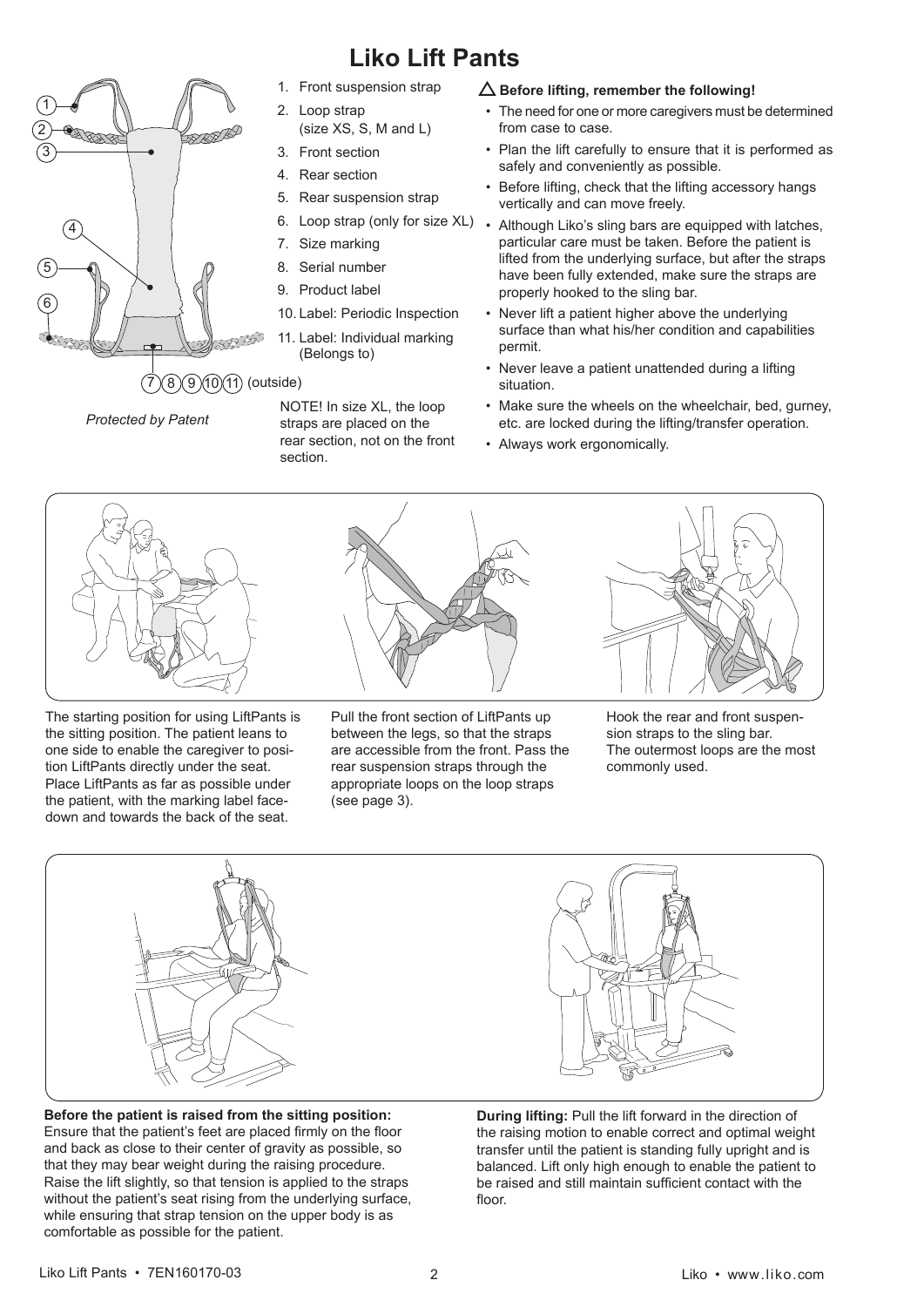# **Adjusting Loop Straps**

The straps that support the upper body should neither be too loose nor too tight. Comfortable tension is the best.



For a slender patient, suspension straps can be looped through an inner loop.



For a heavier patient, suspension straps can be looped through an outer loop.

#### **Loop clips**

This practical accessory is used to mark the loops that have been tried out for a certain person.

It makes it easier for the caregivers to choose the right loop to attach to the sling bar.

# **Accessories**

#### **Support Springs**

Springs are available as an accessory in order to enable a gentler, springy motion during gait training. They stimulate the natural pattern of movement and allow the patient to find the right walking technique.

Liko's Springs for patient weights up to 70 kg (154 lbs.) are available in two lengths:

- Long 28 cm (11 inch.), Prod. No. 3156511 and
- Short 22 cm (8.7 inch.), Prod. No. 3156512

Short springs are recommended in cases where the lifting height does not permit the use of long springs.

For patient weights up to 100 kg (220 lbs.):

• Short 22 cm (8.7 inch.), Prod. No. 31565134

#### **Padded cases**

Padded cases are available as an accessory to help relieve pressure on the front suspension straps.

Padded cases are equipped with a velcro strip along one side for easy application.





# **Overview, Liko Lift Pants, Mod. 92**

| <b>Product</b> | Prod. No. Size |     | Patient weight <sup>1</sup> | Patient height <sup>1</sup> | Maximum load <sup>2</sup> | Material                       |
|----------------|----------------|-----|-----------------------------|-----------------------------|---------------------------|--------------------------------|
| TeddyPants     | 3592823        | XS  | $<$ 30 kg ( $<$ 66 lbs.)    | $<$ 130 cm ( $<$ 51 in.)    | 200 kg (440 lbs.)         | Teddy bear patterned polyester |
| LiftPants      | 3592324        | - S | 20-50 kg (44-110 lbs.)      | 120 - 160 cm (47-63 in.)    | 200 kg (440 lbs.)         | Net Polyester                  |
| LiftPants      | 3592325        | M   | 50-85 kg (110-187 lbs.)     | 160 - 180 cm (63-71 in.)    | 200 kg (440 lbs.)         | Net Polyester                  |
| LiftPants      | 3592326        |     | 70-120 kg (154-264 lbs.)    | 170 - 200 cm (67-79 in.)    | 200 kg (440 lbs.)         | Net Polyester                  |
| LiftPants      | 3592327        | XL  | kg (220-<br>$100 -$<br>lbs. | 170 - 210 cm (67-83 in.)    | 500 kg (1100 lbs.)        | Net Polyester                  |

<sup>1</sup> Indicated patient weights/heights are only guidelines. Deviations do occur.

<sup>2</sup> For retained maximum load, lift/accessories intended for the same load or more are required.

#### **Choose the right size**

Lift Pants should reach above waist level, but not so high that pressure is applied under the arms. A heavy person may require a larger size than a slender person, even though both are the same height.